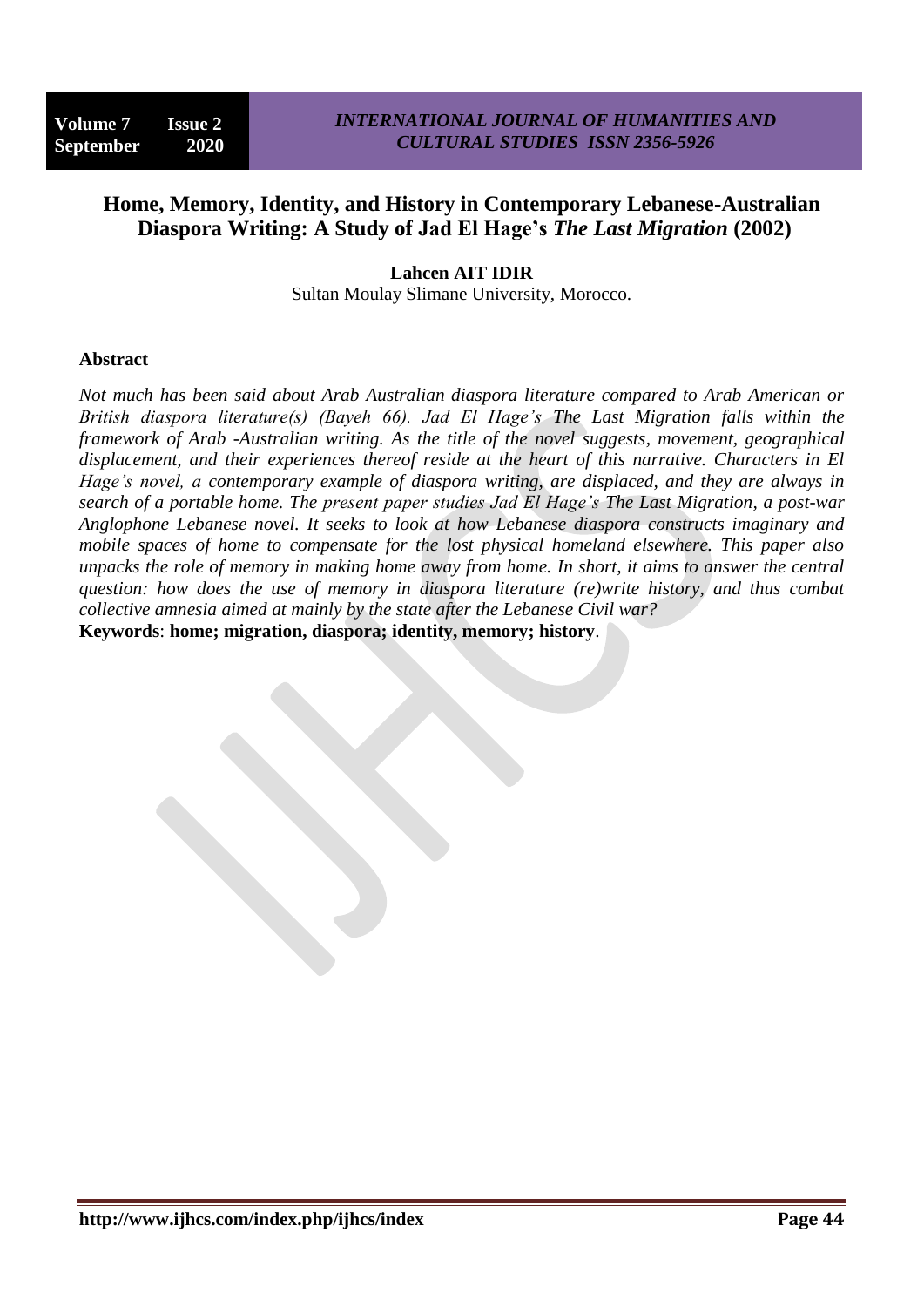## **Introduction**

Lebanese-Australian literature is often discussed as part of a general debate of Arab Diaspora literary writing. The latter has, in turn, been subject to much controversy. Part of this controversy lies in the categorization of this literature. Labels incorporate "emigrant," "ethnic," and "postcolonial" (Al Maleh x). In this vein, Salhi also qualifies this literature as 'hybrid' in the sense that it "bears the marks of both the writers' country of origin and their host country. It is also a ground where both home and host cultures converge, intersect, and even clash, resulting in a third culture, which situates itself in a third space which is that of the diaspora" (Salhi 3-4). It thus creates a space where different cultures, spaces, and identities meet and interact in a "third space". One more definition is put forward by Peter Clark who looks at this literature as "marginal Literatures of the Middle East," and he defines it as "the literature of exile, of ghurba, of ightirab" (Clark 187). Albeit with different labels, Al Maleh avers that these writings can be inscribed under the umbrella of Anglophone Arab literature, following the label of "francophone" literature. This way, Arab diaspora writing in English can be defined as the literature of English expression written by Arabs. Most of what characterizes this literature is its recentness. According to Al Maleh (2009), Arabs have started writing in English since the last century, yet mass writing in this language has been witnessed only in the last few decades; heretofore the debate around this literary writing is quite recent. This paper tries to contribute to this debate by studying Jad El Hage"s *The Last Migration*, published by Panache Publications, Melbourne, Australia in 2002. As an Anglophone writer, Jad El Hage"s work is inscribed within the framework of post-war Anglophone Lebanese diasporic fiction. *The Last Migration* is a narrative about the protagonist Ashraf Saad, a forty- something Lebanese journalist. Ashraf, around whom the main events revolve, departed from Lebanon with his family, namely his daughter and wife, when the civil war broke in 1975. He has resided in different places "elsewhere" in the west for around 20 years. In the novel, Ashraf tells us about these journeys, his feelings, and sentiments towards the hostland(s), the homeland, as well as his bid to make sense of place through attachments to people. Such attachments intrigue El Hage's characters interminable quest for identity.

### **1 The Trope of Home in Diaspora Literature**

The reverberation of the trope of home cannot go unnoticed in diasporic narratives. It is one of the cardinal preoccupations of diasporic authors who represent and problematize "home" differently. With this, this section aims to examine the notion of home as a space in mind, that is, as an imaginative home. It thus offers a ground for debating and deconstructing home in *The Last Migration*. Home is as complex as the whole diasporic experience itself. Part of this intricacy resides in the fact that "home" does not refer to specific things. It is free-floating; one can take home to mean a physical place, an imaginary land, family, friends, or childhood memories, and experiences, etc. In *Cartographies of Diaspora*, Avtar Brah writes:

> Where is home? On the one hand, 'home' is a mythic place of desire in the diasporic imagination. In this sense it is a place of no return, even if it is possible to visit the geographical territory that is seen as the place of "origin". On the other hand, home is also the lived experience of a locality. Its sounds and smells, its heat and dust, balmy summer evenings, or the excitement of the first snowfall, shivering winter evenings, sombre grey skies in the middle of the day … all this, as mediated by the historically specific everyday of social relations (192).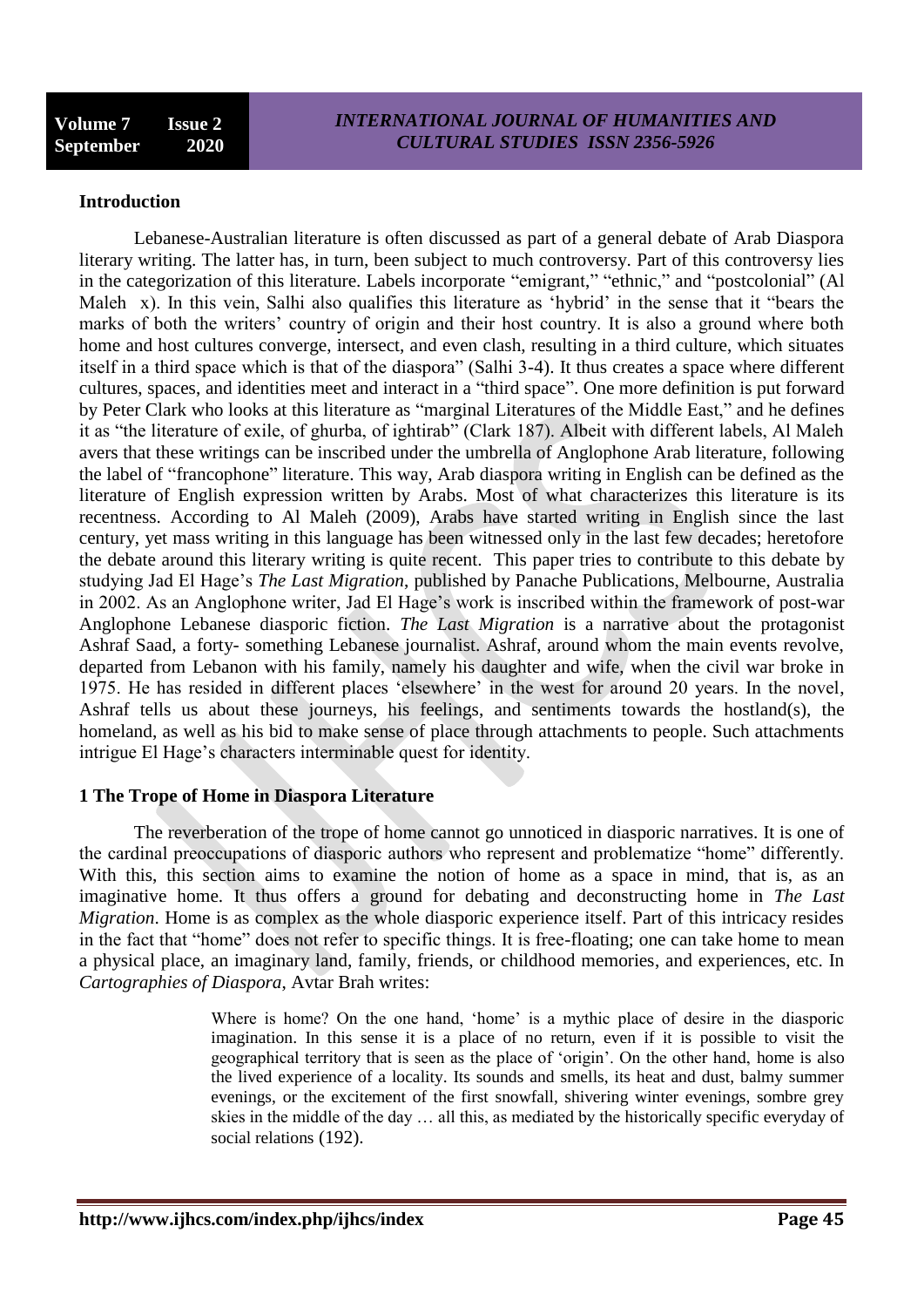Imaginary home is accentuated here. Home is constructed in one's mind surpassing the physical reality. It is thus a shifting site, wherein many discourses are articulated. *The Last Migration* engages actively with the trope of home as "imaginary homeland". Suffice it to say that characters complicate the notion of home as portable by reconstructing an "imagined home" through different discursive strategies and cultural practices. They partake in making home away from home, and in so doing, they create many stories and realities which disrupt boundaries and fixed territorial identities. Therefore, these characters occupy multiple spaces, suggesting the complexity of shifting identities in the postmodern non- place. Because of their constant movement and fluid crossings of border, characters feel the constant need to create their images of the homeland in their minds. This mental activity is imbued with a desire for home that is continually deferred by dint of the civil strife in the home country, Lebanon. Feeling at home is thought to be catered for by the process of reconstructing imagined homes through a (re)production of cultural practices in the diasporic community.

*The Last Migration* is fraught with instances wherein the dislocation of characters triggers a genuine interest in the construction of home elsewhere. Right at the outset of the novel, namely in the prologue, Ashraf informs his readers about a meeting with his western friend, Claire, when he "made Arabic coffee and brought out the four albums of photos to show her" (4). Food plays a fundamental role in the cultural construction of home, and characters find solace in making recurrent allusions to food to feel home and also compensate for "the lost home". Cultural and home-making practices evoke a sense of place and belonging to an imaginary homeland. What is more, making home is shared with other people (Western friends) to make them, as mentioned earlier, "feel the experience".

Lebanese diaspora characters seek to restore their connections to Lebanon through practices "outside" it. Bronwen Walter propounds that "[D[iaspora involves "feeling at home" in the area of settlement while retaining significant identification outside it" (qtd. in Blunt 689). The "outside"/ "inside" intermingle and proffer a space to negotiate identity and belonging across transnational boundaries. Building on this, the construction of the Lebanese cultural reality is a dynamic process in that many stories are made up in different contexts which activate a desire to belong to an imaginative home. Yet, home is made "mobile" and "portable" via the presence of culture. Home can be thus equated with culture. That is, the practice of culture is a way to define home in the diaspora. Such definitions can be read as a strategy to maintain the national heritage to transmit it to the coming generations striding across diasporas.

### **2**. **Home: Beyond Stasis and towards Mobility**

Feeling at home is not grounded in physical spaces, but it is rather about emotional ties with an imaginative space of home. This entails that home is not only about bodily dwellings but it is also about mental and emotional dwellings. Emotional associations are fashioned by the presence of local food rituals and the performance of different traditions in diaspora. Preparing and consuming food in the host country is meant to establish connections with the homeland, and identification is premised on the construction of imagined spaces. The latter ceaselessly reshape the identities of the diasporic characters. This argument is corroborated by Brah who states that "the identity of the diasporic imagined community is far from being fixed or pregiven. It is constituted within the crucible of the materiality of everyday life" (183). The material fragments of food and also "albums of photos" referred to earlier operate as strategic practices to negotiate images of home and to contest identities. On many occasions is Ashraf engaged in producing and consuming food with individuals who belong to different cultures: "Jenny and I made herbal tea and stood in the kitchen," (126) declares Ashraf in a meeting with Jenny. Wherever he goes, Ashraf highlights Lebanese food as a way to articulate his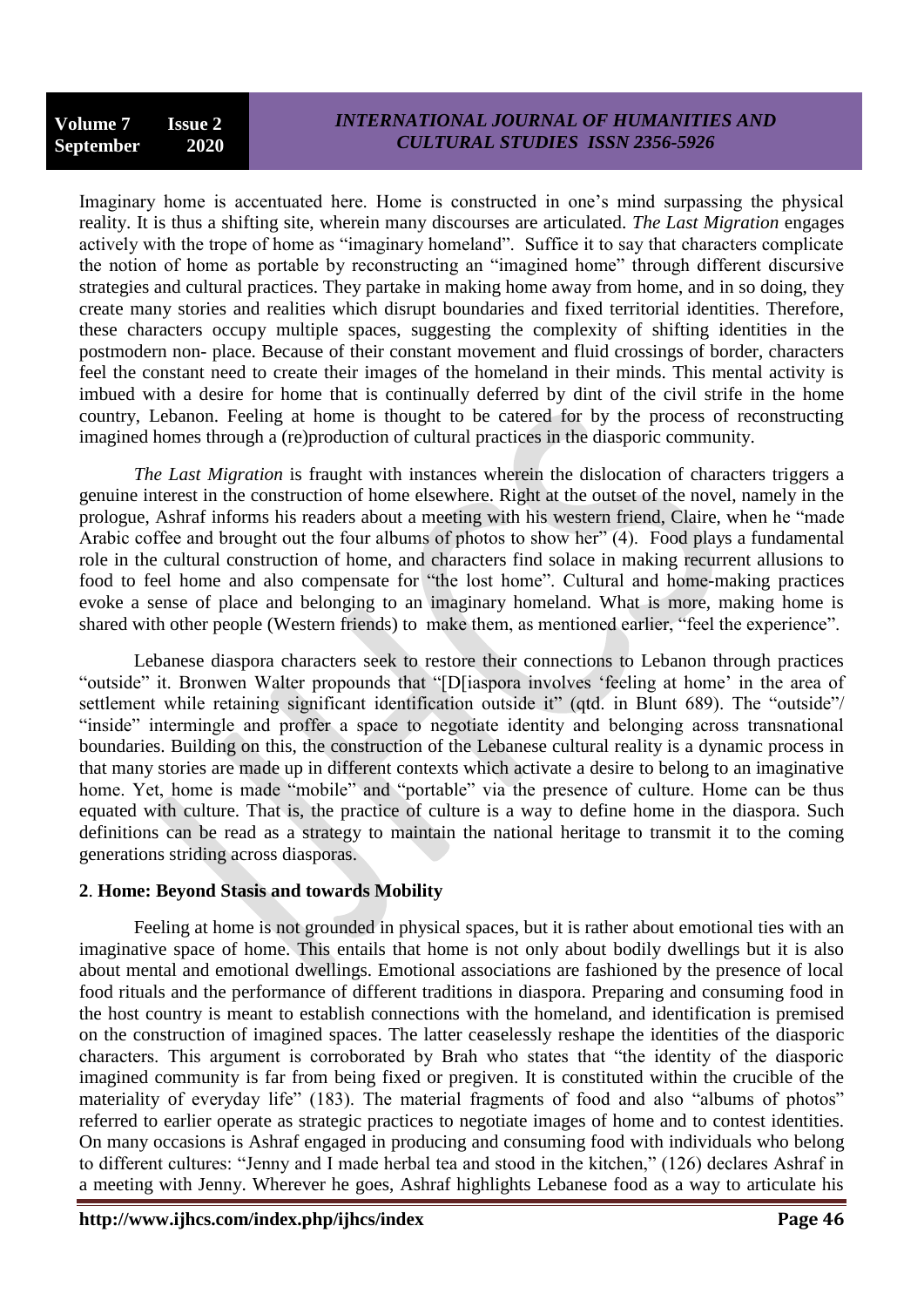affiliation with home. Indeed, food is very symbolic as a trope that reverberates in many Arab diasporic texts.

Food and other fragments invoke feelings of affiliation to a past homeland that needs to be retrieved and reproduced. This idea finds expression in Fadda-Conrey"s argument that "[T]he reproduction of […] Arab homeland occurs primarily through material fragments, including food, Arabic text, photos, music, plants, and religious icons and scripture" (30). Interestingly, these fragments are brought to the fore as a means to overcome the sense of loss brought about by dispersion elsewhere. They are of cultural weight because they unite the diasporic community and also introduce the cultures of origin to the host communities. Moreover, these fragments are ways of negotiating identity and longing for belonging through the construction of fluid attachments in the imaginary. Being in space can take different forms: physical, emotional, and imaginative. The production and consumption of food is a way to be imaginatively in space for people of the diaspora.

The intricacies of food, as a cultural element, run through Arab diaspora literary writing. Readers of this literature must be familiar with Diana Abu Jaber, the Jordanian author, whose *Crescent* presents genuinely the trope of food and its load as a strategy to make home away from home through memory. Sirine, one of the focal characters in Abu-Jaber's text, prepares "the favorite – but almost forgotten – dishes of her childhood. She felt as if she were returning to her parents' tiny kitchen and her earliest memories" (19.) The intersections of food and memory offer a ground to negotiate the Arab identity in host countries. Sirine activates her memory to restore attachments to the Arab culture. The kitchen becomes a form of reinstating memories and experiences. She lives under the shadows of the past, and she resorts to flashbacks as a way to re-member (i.e. be a member again) herself in the Arab cultural community. Further, such sites as "the kitchen" and "the café," where food is prepared and served, function as a meeting point between different cultures and communities. These sites, especially the café, are very symbolic in that they are of cultural importance. The excerpt from *Crescent* remains telling:

> At [the] Café, there is a TV tilted in the corner above the cash register, permanently tuned to the all-Arabic station, with news from Qatar, variety shows and a shopping channel from Kuwait, endless Egyptian movies, Bedouin soup operas in Arabic, and American soap operas with Arabic subtitles. There is a group of regulars who each have their favorite shows and dishes and who sit at the same tables as consistently as if they were assigned. . . .There are students who come religiously, appearing at the counter with their newspapers almost every day for years, until the day they graduate and disappear, never to be seen again. (20)

The café is emblematic of a meeting point of different cultures of the Arab world. It is a place where Arab immigrants of different ethnicities get together and develop a sense of community. The café incarnates a terrain for the interaction of different subjectivities to negotiate their belonging and identification away from the homeland. The café works to bridge the gap between host and home countries and also between the members of the diasporic community who share more or less similar experiences of displacement and dislocation. The café operates to bring back memories as well as images of home. The latter endorse the survival of the diasporic individuals through home practices and customs which are promoted through absent boundaries. Fadda-Conrey delineates this situation as "the presence of absence" in that diaspora members are active in the process of bringing fragments of the absent homeland to the present hostland. The absence of boundaries goes against the conventional idea of home (land) as a physical space which is fixed and stable.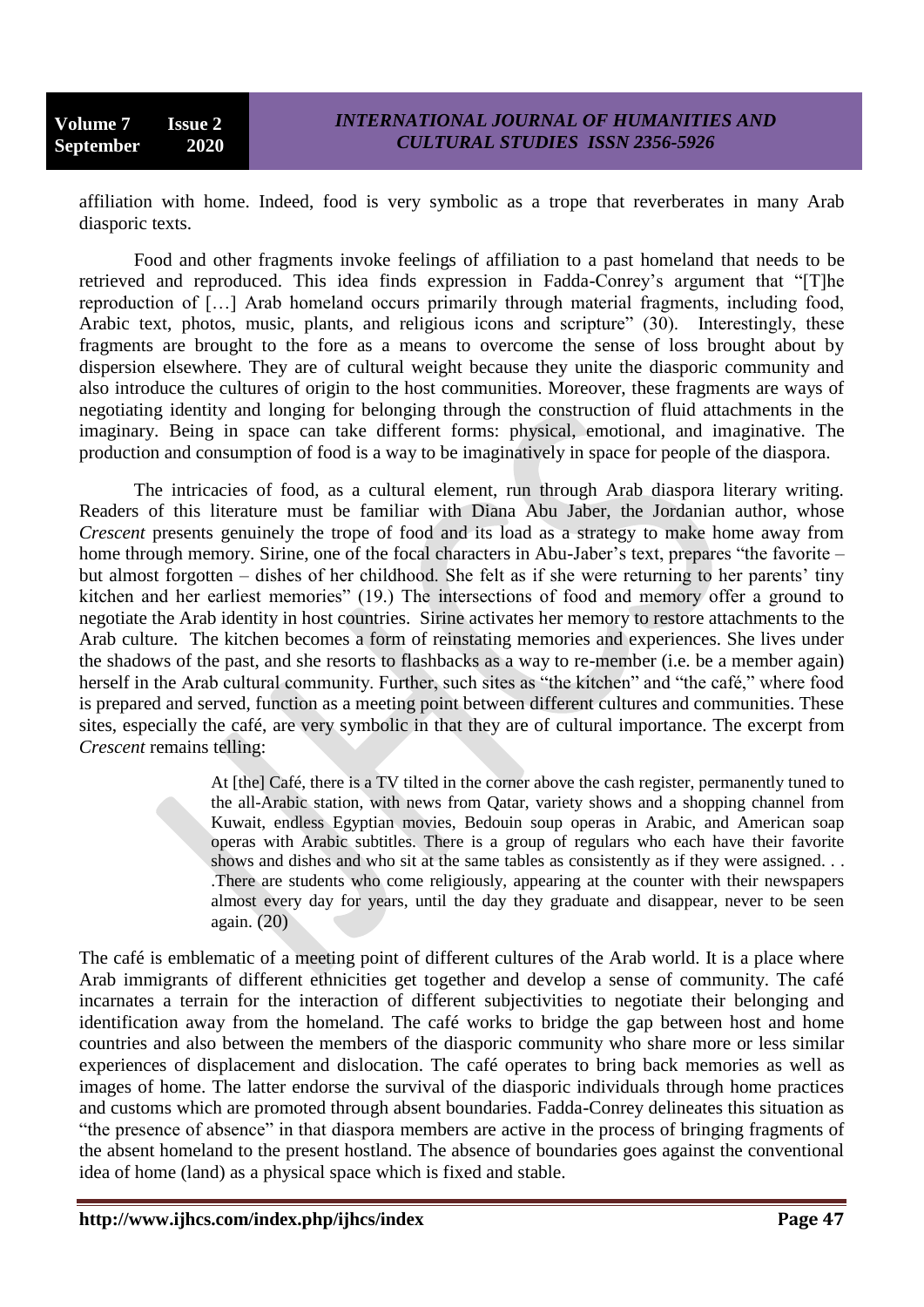## *INTERNATIONAL JOURNAL OF HUMANITIES AND CULTURAL STUDIES ISSN 2356-5926*

Much like Abu-Jaber"s *Crescent*, *The Last Migration* depicts scenes in which food becomes an articulation of the characters" endeavor to contest identity beyond borders and affiliations. Here, the strategies of "building" home abroad often involve people from the host community, a fact which may suggest the need to blur lines between different people. In so doing, diasporists manage to loosen the feelings of estrangement and loss. Sharing one's culture with interested ones can be therapeutic. In the process of making home, Ashraf feels thrilled to make other people participate. Upon one of Claire"s visits to Ashraf, he states "I was beside myself with joy because she was coming to stay for four whole days. I bought her a red jellabia. I went to the Lebanese shop in Uxbridge Road and loaded my car with enough ingredients for twenty-five meza dishes" (74).

Two main remarks can be made about the above excerpt. First, constructing home serves as a connecting factor between different communities; he "invites his Western friends to take part in these delights" (Hout 151). Ashraf accordingly engages them in the process of creating a space that blends cultures and strives for the inclusion of the other. Second, Ashraf"s cultural practices of buying and preparing food set out to retain a sense of place. He is reinventing the homeland as a way to alleviate the feeling of "uprootedness" that is evoked by "being away from loved ones," as he declares. Albeit far from the homeland, Ashraf manages to keep ties with "the tradition" by dint of the presence of fragments like home-like cafés and shopping centers in the diaspora.

The diasporists" constructions of home elsewhere grapple with a need to disrupt homogenizing tendencies. The making of home rituals that the reader is presented within El Hage"s novel conjures up images of maintaining relationships with Arab culture. Talking mainly about the American context, Nadine Naber calls for what she labels "Arab cultural re-authenticity" which is "a localized, spoken, and unspoken figure of an imagined "true" Arab culture that emerges as a reaction or an alternative to the universalizing tendencies of hegemonic U.S. nationalism, the pressures of assimilation, and the gendered racialization of Arab women and men" (88) .The reinvention of traditions and identities can be interpreted as a strategy to preserve minority culture and simultaneously promote cultural diversity. The presence of the homeland in diaspora does not only act as a way to remember home and to compensate for the tormenting sense of displacement, but it is primordial to endorse discourses of pluralism and multiculturalism.

Immigrants, like Ashraf, use different items and objects to create an "imagined community". In *The Last Migration*, characters tellingly illustrate the importance of this community in so far as it is collective. Individualism loses ground for collectivism. However, collectivism should not be taken to mean homogeneity and thus the reducibility of the diaspora to one single and private community. It is rather suggestive of a desire for belonging to and identification with other diasporic members. This is embodied in the characters' acts to maintain ties with one another through the quest for some sort of community. Arguably, they are keen on the public rather than the private place. Eric Hobsbawm makes an interesting distinction between Home and homeland; "Home, in the literal sense, Heim, chez moi, is essentially private. Home in the wider sense, Heimat is essentially public…Heim belongs to me and nobody else…Heimat is by definition collective. It cannot belong to us as individuals" (65). What is constructed by Ashraf as the imagined community is ostensibly Heimat. The latter is brought to existence through memory, flashbacks, and different cultural performances.

In this sense, characters aim at retrieving the "lost" homeland by dint of making and remaking a network of images that can cater for a homing desire and fulfill their dream of homecoming. Notwithstanding their bid to reconstruct home away from home, what these characters produce is only fictions and imaginative narratives, since the refurbishment of home is not easily attained. In the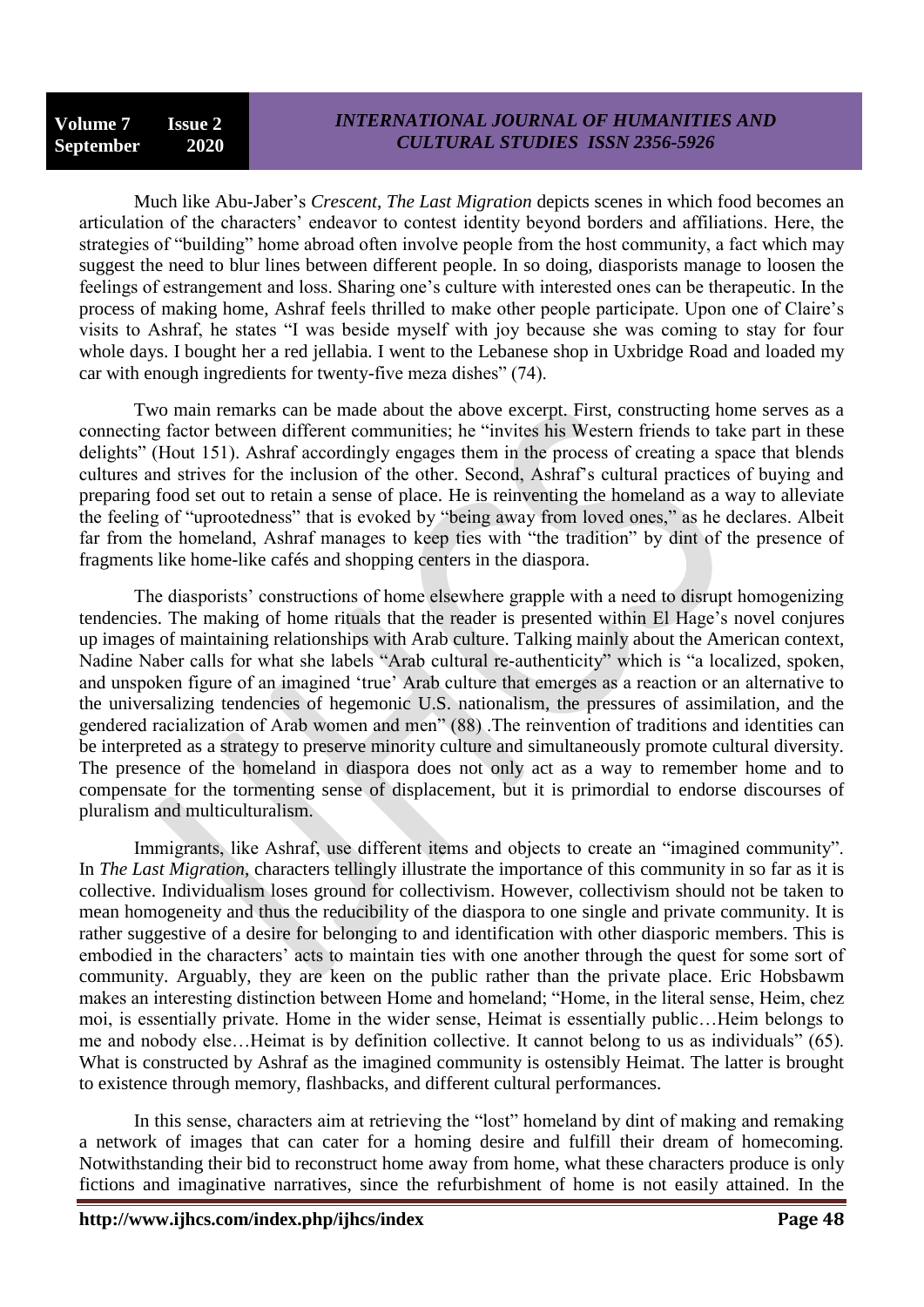absence of home, characters strive to have a place that can be named as "home". It in this respect that the diasporic imaginary is shaped by the idea of a "homing desire" (Brah 180).

Critical herein is the immigrants' need to construct home as a way to heal the sense of loss and alienation they endure. In doing so, what they produce is but images about the homeland. And the latter is thus a product of imagination. Here, the characters' production of imaginative spaces is saturated with multiple versions and experiences. Making meaning of home is loaded with the intricacies of time, for characters are overwhelmed by the shadows of the past and myths. The absence of home in the present hostland invokes and engenders different constructions of home and thus of identity. Diasporists have recourse to images, myths, and imaginative narratives to create the homeland. Narrating the homeland is a narration of identity, which has trespassed borders of time and space. In this same vein, Stuart Hall opines that cultural identity "is always constructed through memory, fantasy, narrative and myth" (395). These elements form the core of "imaginary homelands". They are further grounded in the past which defines the present. Thus, the construction of the present homeland elsewhere necessitates that diasporists go back and look back to the past, or more exactly the past homeland they left behind.

The notion of identity here is presented as breaking up with the prison house of time and space. That is, the diasporic identity is not confined by time and place, but it rather challenges these boundaries and moves beyond them. Time is not linear but it is subject to disruptions and distortions by flashbacks, memories, and the wounded past. "Broken" time is in congruence with the postmodern thesis about uncertainties and partial truths. The postmodern condition of displacement generates ideas about unfixity and rootedness. In this line, diasporists find their homeland in images and memories and not in physical dwellings. Definitions of home are always in the making, and fixed notions of identity lose the ground for mobility and transnationalism. It is probably worth making the difference here between exilic and diasporic constructions of home. Although exile and diaspora are fashioned by displacement and movements, "exilic approach to home is based on national boundaries, [but] in a diasporic approach, home is not linked to a certain physical space; it is rather transnational in character and is a constructed space in the present through contacts, memories and activities"(Hafezi 8). In *The Last Migration*, places are transitory and characters are, in the protagonist's words, "in transit". Diasporists, unlike exiles, challenge borderlines and aspire for transnational spaces that are produced and reproduced by memory, affiliations, and narrative stories. Identity is thus open to continuous contestation and construction in the diasporic space which disrupts essentializing conceptions of home as fixed and stable.

### **3 Memory and Identity Formation**

Longing for an imaginary homeland through narrative constructions and cultural memories is what nurtures the identity of the diasporic subject. It is writing and recalling that inform readers about the characters" identities and histories. Interestingly enough, authors of Arab Anglophone diaspora literature are much enmeshed in the stories they present in their texts. To exemplify, a careful analysis reveals different affinities between the protagonist Ashraf and Jad El Hage in *The Last Migration*. The author"s life finds reflections in his narrative. El Hage was born in Lebanon, and he has lived in different places, moving across continents, and he has spent a great portion of his life writing as a journalist. Likewise, Ashraf, El Hage's protagonist, was born in Lebanon and has departed abroad to work as a journalist and news reporter. It could be conjured that Ashraf is representative of the author himself in that both take their readers back to their experiences in their homeland as well as hostlands. They are secret sharers of the life stories and the narratives of their history and identity. Regarding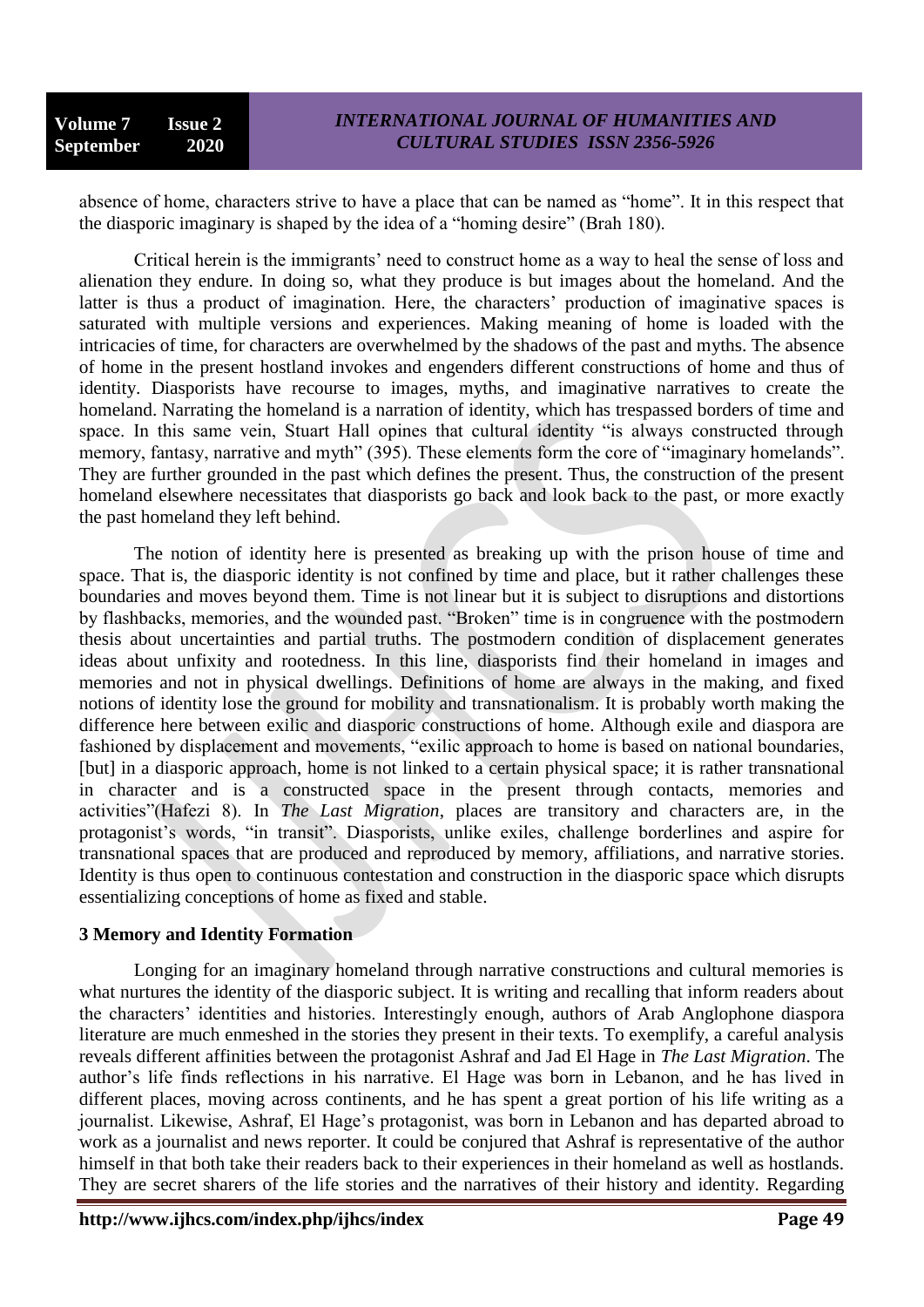narrative stories, Paul John Eakin maintains, in Living *Autobiographically: How We Create Identity in Narrative*, that "narrative is not merely something we tell, listen to, read, or invent; it is an essential part of who we are" (ix). The writing practice and the narrative thereof are much connected to their producer and creator, that is, the narrating self.

In a way, the sense of self is shaped by the narrative which rests on retrospect, foreshadowing, and flashbacks. To put it in Ricoeur's terms, the [narrative] identity is informed by the fact that people reveal who they are through stories they tell about their life or that are told about them through historical writing or creative imagination. For Ricoeur, identity can be classified into idem (memete) which stands for sameness and fixity, and ipse (ipseite), or selfhood, which entails flexibility and change. It is ipse that is evocative of narrative identity for it delves into the self through recounting life stories made up through recourse to both facts as well as fictions (Crowley 2-3). Here, writing becomes a vehicle for authors to narrate their life and past experiences through their characters using the process of memorialization that takes the reader to past incidents that these writers have gone through and witnessed. Indeed, it is remembering and narrativising that ascribe history meaning and significance. Told in the first-person narration, *The Last Migration* blurs the lines of demarcations between autobiography and novel and renders them indistinct. The author and the protagonist, as two faces of the same narrative player, draw on writing, as an active process, to construct imaginative images of the past homeland. It is a process that brings the absence to the presence, the absent homeland to the present diaspora space.

The characters' construction of an imaginary homeland is the result of the absence of home. This process of construction is meant to develop a sense of belonging and affiliation with the "lost" home country which has become the battlefield of civil conflicts and clashes. The desire to come back to the homeland is always delayed. Hence, characters construct "mobile" homeland away. Referring to the whole Arab homeland, the latter seems to die because of the war and disintegration. Ashraf sorely expresses this idea stating that "We [Arabs] are finished…Five hundred years ago we started to fall apart, after Andalusia crumbled. We have been shrinking on the outside, disintegrating on the inside. Nations are like people, they grow old, they become sick, and they die" (62). Through the art of retrospect and flashbacks, *The Last Migration* lay bare the dreadful reality of the Arab world owing to wars and fights. This image is fully exposed through literary devices of similes and personification to account for the tragedy that wars have brought to people. Nations are presented as sick and dead because of clashes over power, ethnic conflicts and political agendas. Lebanon, around which the events revolve in El Hage's narrative, is portrayed in a sad tone. His village of Cana has been subject to tragic massacres that led to the killing of numerous civilians. In this line, it becomes conspicuous that the Lebanese diaspora abroad has emanated from the situation brought by the notorious effects of the Lebanese Civil War which broke in 1975. Warfare is what has mainly contributed to the formation of Lebanese diaspora across continents.

The Lebanese diaspora is essentially fashioned by the need to flee the Civil War. Lebanon is no longer a "good land" but it has become a source of sorrow and fear. Upon one of his visits to his country, Ashraf concludes that he is "here in transit. Few hours only" (64). He thus frequently moves back to Lebanon only as a homeland in mind at a stage when conflicts have made any physical return intricate. It must be pinpointed here that most of the Anglophone Lebanese literature is shaped by the Civil War and the conflicts in the region.

The Lebanese Civil War has contributed much to the emergence of the coming-of-age Lebanese Anglophone literature. The latter is therefore understood as an expression of a nation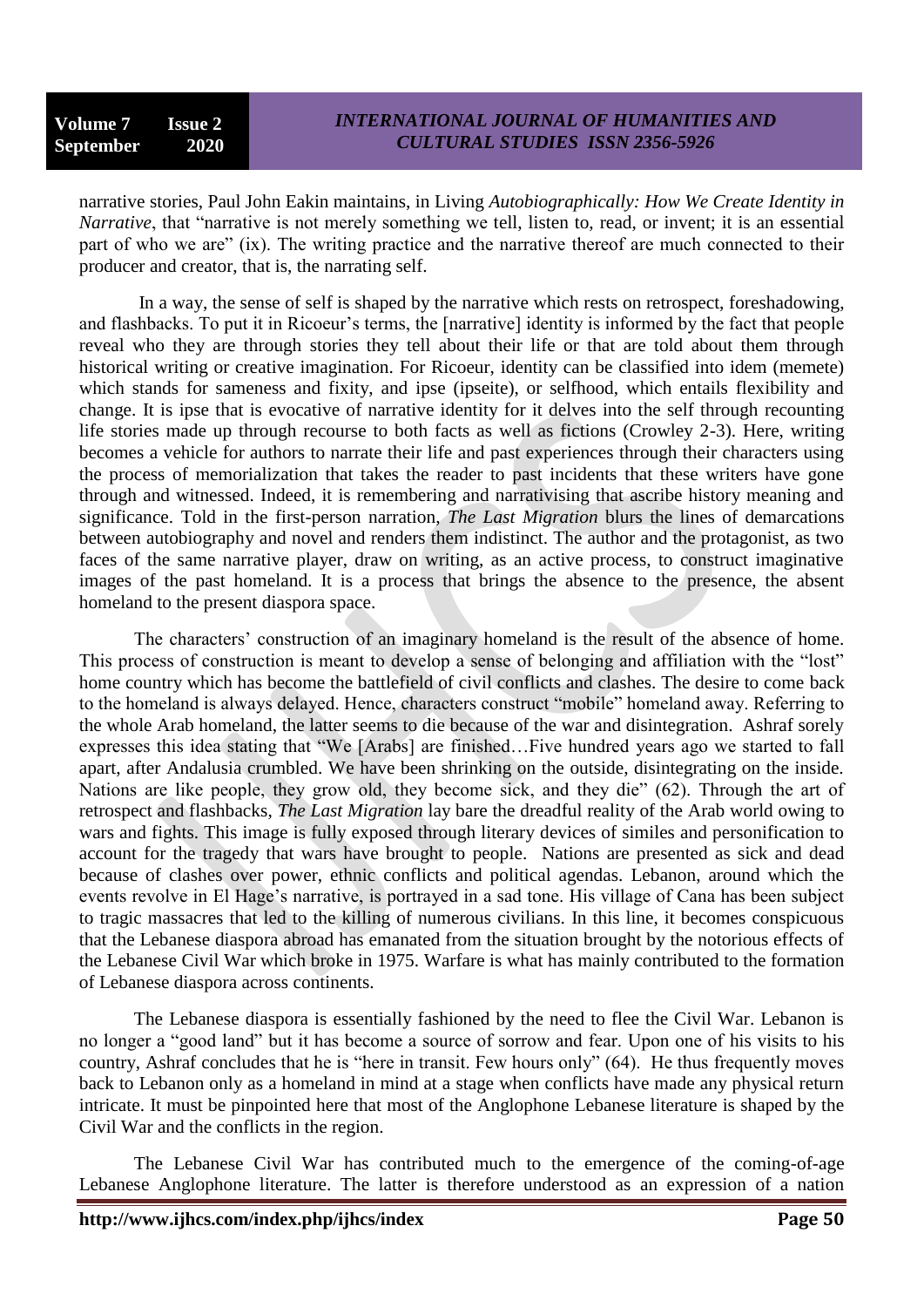scattered and shrunk by notorious incidents. Related topical issues have thus initiated a still-running discussion in an array of disciplines from a variety of critical and analytical perspectives. The argument is that the weight of the civil strife in the production of literary and creative writing cannot go unobserved. In fact, "like many cataclysmic events of similar scope and duration, it inspired a generation of writers to respond artistically to the destruction of lives, families, institutions, and infrastructure in a variety of genres" (Hout 1). Lebanese narrative works have played a considerable role as a responsive discourse to the nefarious consequences of the Civil War. There have certainly been many writings discussing this image of Lebanon during and after the war. The works under study in this thesis are cases in point wherein writing about the war has motivated numerous writers to record a poignant part of Lebanese history.

#### **4. Diaspora, Trauma and History (Re)writing**

The diasporic vantage serves to facilitate writing about "what was," that is, past incidents and history. Diasporic narratives present portrayals of history, hence the experience of the Civil War, through memory. *The Last Migration* narrates experiences of characters" yearning for a sense of belonging and their bids to construct the nation. Accordingly, nation/place is what shapes both memory and history. Basing his argument on Pierre Nora"s *Les Lieux de Mémoire* wherein he argues that "memory is life," and "history is the construction of what is no longer", Richard Roberts keenly maintains that "history and memory are intimately linked to places. People move and they stay put. In each case, people produce history about the places they inhabit or that they used to inhabit" (520). What is expressed here is the interrelationship between history, memory, and experience. In this vein, memory in El Hadge's text provides images, tropes, and metaphors of home for the writer and readers alike. The process of remembering remains a useful strategy in bringing out the past history and experiences with a view to construct "imaginary homeland".

The history that is created and reported is rife with tormenting images and ravages brought about by the war. On his way to visit the grave of Claire - Ashraf"s friend who passed away in a mud slide during a research trip to Mexico - in Amsterdam, Ashraf writes: "Françoise [Claire's daughter] had told me the name of the graveyard. I'd written it down in my notebook with further ado. Perhaps, unconsciously, I thought it would be like the cemetery in Cana, where our families are buried together in collective graves and the whole village is no more than a dozen families" (28). Narrowed to a personal level, this passage exhibits how much Ashraf is haunted by the remembrance of death. Hazardous memories are imprinted in his unconscious mind, and they are brought out occasionally by the traumatic experiences that he has gone through. Trauma manifests itself well in the image of cemetery, a symbolic site, used by Ashraf in foreshadowing the agonizing memories of death. In fact, the death of Claire has brought about loss and turmoil to Ashraf"s life, but his trauma does tacitly incarnate the collective trauma of Lebanon. His tragedy can be read as illustrative of the tragedy of Lebanon during the Civil War when everything fell apart leading to the disintegration of the nation. The latter is projected through narrative strategies showing the characters" attachment to a collective past.

The fluctuation between the narrating subjects "I" and "we" is very telling in the sense that it unpacks the narrator's formation of collective identities and collective "imaginary homelands" based on recollected memories through an emphasis on the presence of the past "there" in the present "here". Watching the news about the turmoil caused by the war, Ashraf reports part of it this way: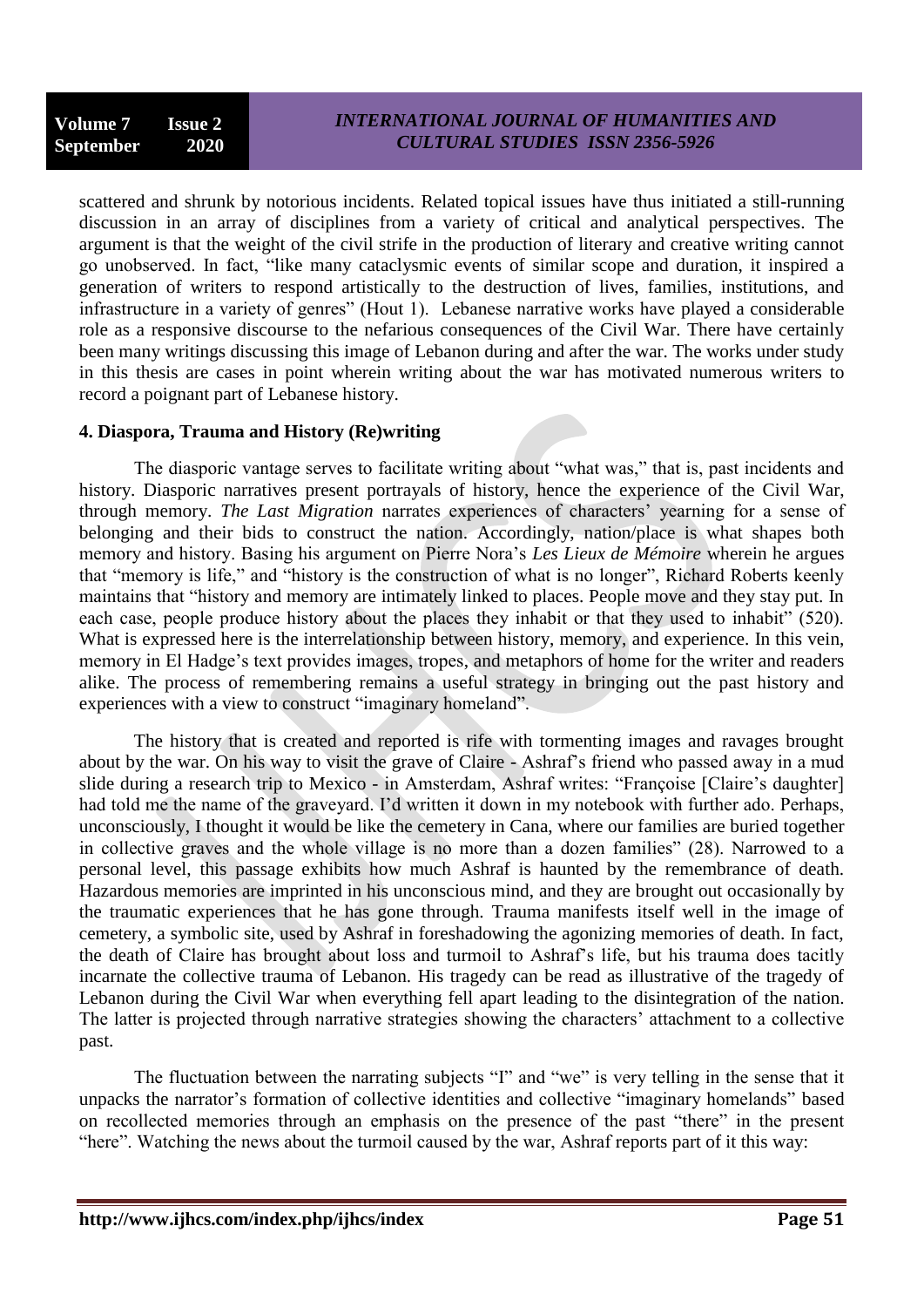The wailing mothers, the devastated fathers holding up parts of their children to the cameras. The mayhem of rescuers, paramedics, Blue Berets, shouting for more blankets to cover the dead. We heard a recording from an army wireless. Through the static came the last cry for help. "They have hit Fiji Batt. headquarters… The rounds are coming now… We have been fired upon. We're being fired upon... We have casualties... One of our main buildings in Fiji Batt. has been demolished… People are dying here… We hear the voice of death, do you understand? (179)

The tragedy of Lebanon finds its eloquent elaboration in the passage above. Ashraf"s communal sensibility leads him to shift from "I" to "we" in narrating the effects engendered by the war. Lebanon, as a place of memory, is brought to the fore by the diasporic consciousness as a way to keep ties with the home country. The evocation of the memories of the horrific past tracks the extent to which the war experiences are insistent in returning, and thus are persistent in the lives of individuals and groups who have undergone excruciating incidents, such as the outrageous massacres the above passage testifies. The death of civilians in the war does not finish there but it continues as a haunting wound for the characters in the narrative. Indeed, it is through narration that this trauma comes to the fore belatedly. In her book *Trauma: Explorations in Memory*, Cathy Caruth maintains that the "event is not assimilated or experienced fully at the time, but only belatedly, in its repeated possession of the one who experiences it. To be traumatized is precisely to be possessed by an image or an event" (4-5). Remembering provides the traumatic past with meanings through representation, which in turn creates imaginative spaces of mind far from the home-country. The wound of the war has yielded complex perceptions about home. Home is understood as a fleeting notion with different reformulations which derive from displacement in time through flashbacks and focus on the shadows of the past, and also by the tormenting sense of place shaped by the war. Interestingly enough, the diasporic characters' identity is shaped by the relationship between the past and the present and also between the hostland and their country of origin. Their floating mobility conflates with the postmodern understandings of identity as provisional and informed by disruptions in time and place. Herein reside the notions of identity and home as being built on difference and heterogeneity.

Lebanon as a site and source of trauma is what brings about displacement which is at the center of diaspora writings. Forced or chosen, displacement forges new identities that are continuously negotiated and reconstructed. Ashraf"s attachment to his mother, a nurse in their ancestral village of Cana in Southern Lebanon, unremittingly haunts him like Cana itself. During a visit to his village, Ashraf sought to convince his mother to leave; she refused because she is the only medically-trained person in the village. She was preoccupied with treating the victims of the war. However, when the shelling had increased, Ashraf received a fax from his mother informing him that she was packing to leave.

Ashraf closes the narrative with this very telling passage; "[B]eside her [Anna] my mother wakes up with a jolt. 'Don't let me drop off again, son. This is my first and my last migration. I don't want to miss a moment of it.' The flight reaches the standstill speed and the shell of time is broken and past and future and present dissolve and in the end is our beginning" (184). Striking is the existential queries that are presented. First, the words trauma, wound and "jolt" are tacitly found in this excerpt denoting the characters" concern about "what is no longer," the past. This way, they inform readers about the history of their nation. This idea is excavated in Agnew"s argument that such words "are frequently used in narratives of the past, when people who have confronted the traumas of history attempt to tell us about their genealogy, national history, and themselves" (111). That said, the characters" narrative is grounded in history which is in turn based on the lived experiences with much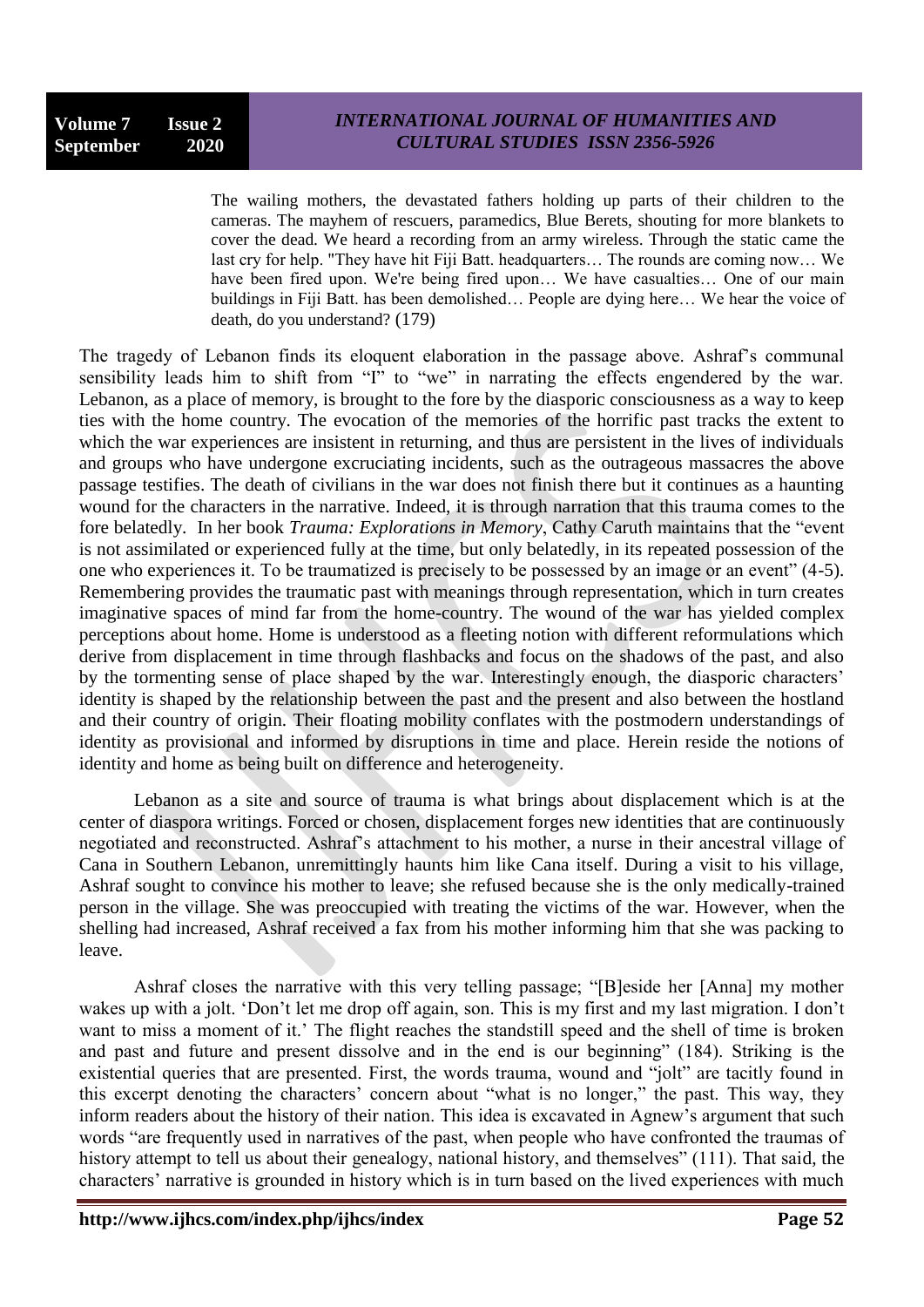potency to transmit them to other people. Second, the passage implicitly highlights the interactions between the three generations in El Hage's text: the mother, her son, and his daughters. All of them are, in a way or another, fashioned by the war, though the daughters didn"t experience it. Their mobile identities are the by-product of the civil strife in their home country. Finally, migration, loaded with much awe, seems to be the only escape from the shelling brought out by the war. It has made characters rootless and pushed them - as the case of the mother testifies - to cross borders to join the diasporic communities abroad.

Border crossing remains an incentive for characters to form portable imaginary homelands as a way to heal their sense of loss and displacement. Further to this, the process of fashioning spaces of mind disrupts the linear conceptions of time which is "broken" as it is inscribed within a postmodern context. The word "our beginning" in the passage above is revelatory of the fact that identity is in a constant process of becoming; it is open to change, transformation, and renewal.

Memory is not only about "what was," the past, but it represents a way of writing history and producing historical knowledge about the past. Narrating operates through memory to shape the course of history. Here, diaspora writings can be said to engage in history writing. It is diasporic texts that give birth to history and endow the past with meaning by dint of the acts of memory. *The Last Migration* sets out to contribute to the production of history through narrative discourses saturated with memories of the past. In so doing, it highlights the identity of a nation at a certain period which is the Civil War. This being the case, Ashraf"s memory is certainly evocative of the collective memory of the Lebanese people. His memory is always nurtured with other people"s memories. In Ricoeur"s words, "[P]eople do not remember alone, but with help from the memories of others; they take narratives given them by others for their own memories; and we compose our own memories with support from commemorations and other public celebrations of significant events" (15). Ricoeur favors the concept of "collective consciousness" to denote these interrelationships between individual and collective memories.

Ashraf"s narrative can be understood as working towards what Benedict Anderson qualifies as "long-distance nationalism" (Anderson, 1998). This kind of nationalism is endemic to the diasporic condition, for migrants aim at revealing concern with and attachment to their country of origin. Transnational nationalism is informed by attempts at reconstructing the nation-state and arriving at the national reconciliation which values and does justice to everyone in the Lebanese community. Longdistance nationalism, it must be noted, is brought out by the globalizing processes which encourage migration and border crossing. It is striking thus how nationalism in the conventional sense has lost ground for modern nationalism which acknowledges the fall of frontiers because of transnational movements common to the postmodern world.

In his book *Long-Distance Nationalism: Diasporas, Homelands and Identities*, Zlatko Skrbis cautions against seeing globalization, transnationalism, and nationalism as contradictory. For him, they are rather complementary. In this vein, he proposes that "Long-distance nationalism is still a nationalism but one that is profoundly adapted to the conditions of a modern global system […] it is that type of nationalism which crosses neighboring states and/or continents" (6). To put it bluntly, this form of nationalism is prevalent in diasporic communities across borders; it is not therefore disrupted by transnationalism or globalization. In remembering, narrativising, and writing about the past homeland, Ashraf's long-distance nationalism does not, however, postulate that he aspires to single belongings, but it endorses the multiplicity of attachments whereby the sense of place is in continuous negotiation and making.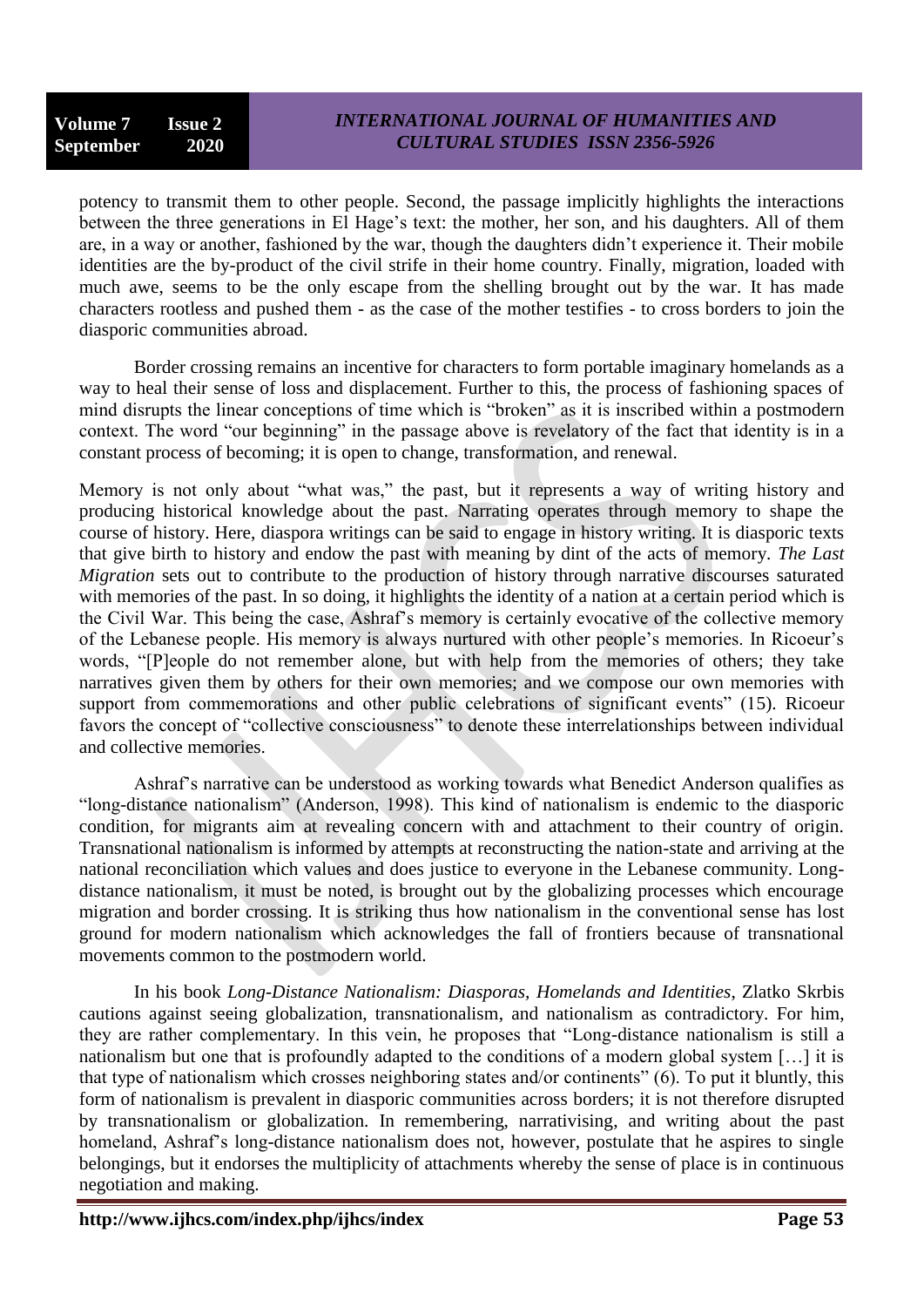As mentioned, memory and history writing are jointly intertwined. This can be reflected in artistic works such as *The Last Migration*. The power of memory resides in the fact that it acts against the official ends to contain part the Lebanese history through the policy of "Don"t mention the war" (Barak, 2007). In fact, in post-war Lebanon, there have been attempts in official public discourses to endorse the strategy of "collective amnesia" (Hout 2). Thus, the "official talk" is liable to make no mention of the atrocities of the past and the devastating war. The aim is to "unwrite" history, to wipe out memories, and hence to deny the young generation the possibility to dig deep into their shared past. Much criticism has been leveled at these official acts and discourses to suppress memory, and efforts have been made by the "civil society" who has been concerned with the debate on the war to make memories alive through presenting a full picture about the problematic of the past war and its nefarious consequences. In his article, ""Don"t Mention the War?" The Politics of Remembrance and Forgetfulness in Postwar Lebanon," Oren Barak dwells on the groups and subgroups which constitute the civil society that sets out to endorse "the right to remember". These groups encompass "Writers, photographs, playwrights, and filmmakers who addressed the conflict in their artistic work" (55). Inscribed in this realm, *The Last Migration* engages in preserving memory through narrative discourse. Characters aim at resisting the official bids to suppress the history of Lebanon, and in so doing, they do justice to the victims and their families whose stories are negated. The state"s forced amnesia through what Ricoeur again labels as "the manipulated memory" is dissected in writings such as that of diaspora. These writings dismantle the different abuses of memory by giving voice to the representatives of the absent as the case of Ashraf testifies.

## **Concluding Remarks**

In constructing home, identity, and history, individual and collective memories are jointly linked. Ashraf"s memories are evocative of memories of a whole generation who has experienced the brutality of the Civil War. This reveals interactions and interrelationships between personal and collective identities. The power of memory manifests itself in the reconstruction of identity through narratives that seek to act against the official public discourses; it percolates into the past to come to terms with a better future. Any attempt at reconciliation should start with doing justice to the families of the victims through the "right to memory". In this light, these literary narratives keep the question of Lebanese history open to controversy, for they deny single stories about the past. The recourse to personal traumas in El Hadge"s text shape collective memories that are meant to share with the present generations some historical knowledge about "sad moments" of the Lebanese people during the devastating Civil War. In the main, post-war Lebanese diaspora literature, which is mainly shaped by the war, acts as counter-hegemonic discourses by narrating the past and representing it in the present for the present communities of Lebanon. The power to manipulate memories through ideologies is resisted and rendered weak by the civil society whose aim has been to fill the gap created in state discourses in politics, public spaces, as well as in educational textbooks. According to the Lebanese writers, the construction of homeland is binding. In this sense, these writers are active players in the Lebanese narrative identity system.